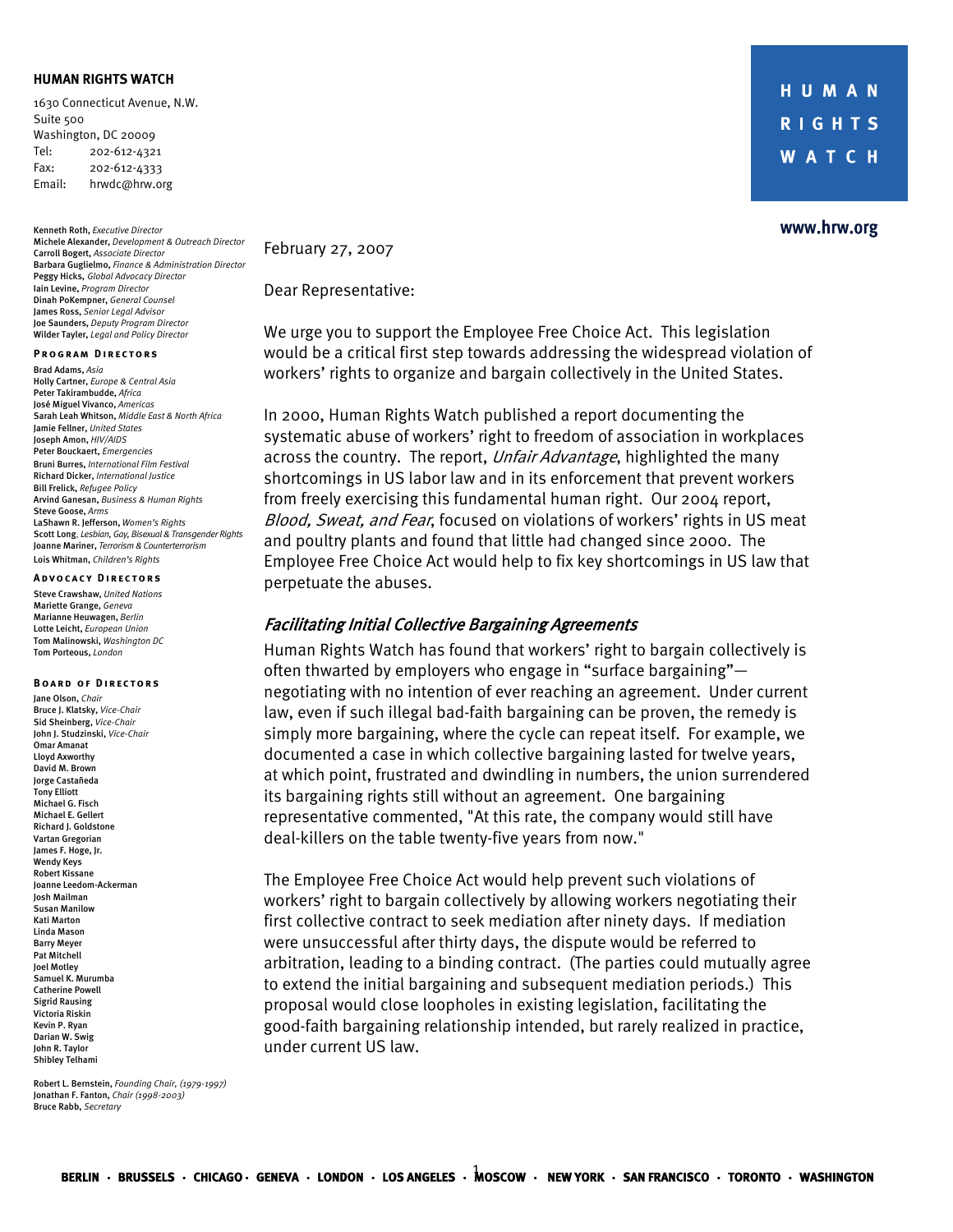# Ending Toothless Enforcement

Remedies available for violating US laws protecting workers' right to organize have little deterrent effect and are considered by employers a small price to pay for a union-free workplace. For especially egregious conduct, the National Labor Relations Board (NLRB) can seek an injunction, but it rarely does so. In most cases, the NLRB simply orders the offending employer to restore the status quo and post a notice that it will not repeat the unlawful conduct. In one case we investigated, the NLRB ordered an employer to reinstate a worker, with back pay, fired five years earlier for supporting an organizing drive. After subtracting the worker's interim earnings over five years, the total penalty was only \$1,305, plus interest, hardly a significant disincentive to flouting US labor law.

The Employee Free Choice Act would strengthen the penalties for anti-union discrimination committed during an organizing drive or first-contract negotiation by increasing the amount due victimized workers; providing for civil fines of up to \$20,000 per violation for willful or repeated illegal acts; and requiring the NLRB to seek injunctive relief if it reasonably believes that an employer "significantly interferes with, restrains, or coerces employees" in the exercise of their rights, as is already required in similar cases against unions. These reforms would not change the basic rules governing workers' right to organize in the United States. Instead, they would give them teeth, making US employers think twice before violating existing US laws protecting freedom of association.

## Streamlining Union Certification

Human Rights Watch has found that anti-union discrimination is common during NLRB election campaigns. In one case, an employer illegally threatened to cut pay and benefits if workers chose to form a union and fired two key union supporters. A worker told Human Rights Watch that, as a result, "everybody is scared [to organize] now." The Employee Free Choice Act would go a long way towards closing off this opportunity for employers to undermine workers' right to organize.

Current US rules governing union election campaigns are unfairly slanted against union supporters and allow employers to use myriad tactics to prevent workers from freely choosing whether to organize. Employers are entitled to argue vigorously against union formation while denying union organizers and advocates a parallel opportunity to present their message. Employers can force workers to attend anti-union captive-audience meetings during work time while prohibiting union organizers from holding similar meetings. And employers can issue a steady anti-union drumbeat during the workday but ban union advocates from the workplace and even from distributing information on sidewalks and in parking areas on employer property.

The failure of US labor law to ensure free and fair union elections can be more fully understood by analogy to political elections. The goal in each case is to create an even playing field and guarantee that people can cast votes free from coercion. The one-sided anti-union campaigning that US labor laws allow during organizing drives would rightly be seen as a travesty of minimum standards of electoral fairness in a political contest where all sides must have "equal opportunity to convey their messages to the electorate" to ensure "[t]he fair and free atmosphere needed for effective political campaigning." It should be understood as manifestly unfair in workplace elections, as well.

While the Employee Free Choice act would not address existing unbalanced rules on who can speak openly in the workplace about union formation, it would mitigate the rules' negative impact on workers' rights and help ensure that workers who wish to form unions can do so. Under current US